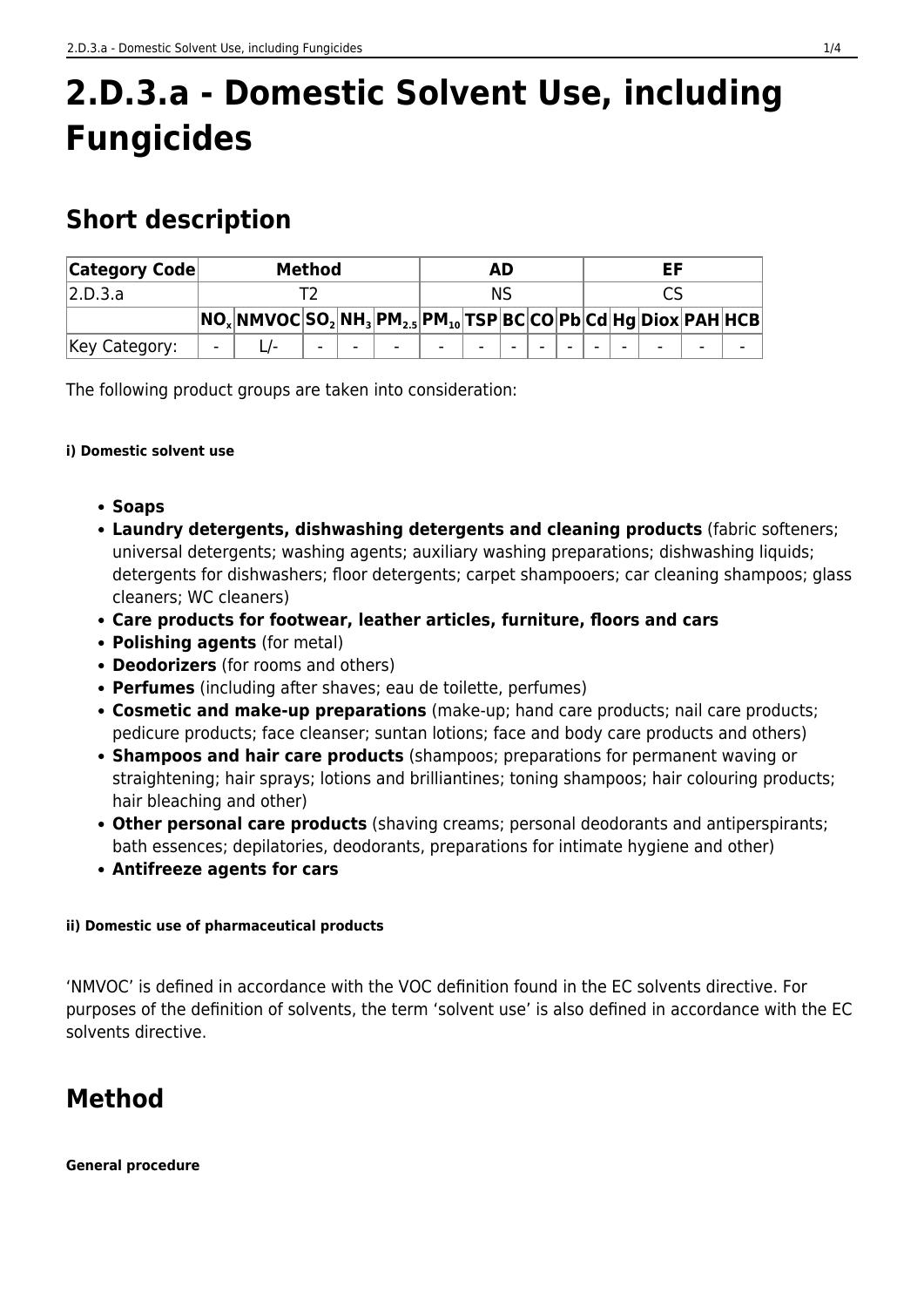NMVOC emissions are calculated in accordance with a product-consumption-oriented approach.

In this approach, solvent-based products or solvents are allocated to the source category, and then the relevant NMVOC emissions are calculated from those solvent quantities via specific emission factors. Thus, the use of this method is possible with the following valid input figures for each product group:

- Quantities of VOC-containing (pre-) products and agents used in the report year,
- The VOC concentrations in these products (substances and preparations),
- The relevant application and emission conditions (or the resulting specific emission factor).

The quantity of the solvent-based (pre-)product corresponds to the domestic consumption which is the sum of domestic production plus import minus export.



The calculated NMVOC emissions of different product groups for a source category are then aggregated.

The product / substance quantities used are determined at the product-group level with the help of production and foreign-trade statistics. Where possible, the so-determined domestic-consumption quantities are then further verified via cross-checking with industry statistics.

#### **Specific information**

Calculation of domestic consumption was based on:

- the German production statistics and external trade statistics for the subgroup "Domestic solvent use".
- turnover values of pharmaceuticals produced in Germany for the subgroup "Domestic use of pharmaceutical products",

<span id="page-1-0"></span>Solvent contents for this product group corresponds to personal information from industrial associations and German literature<sup>1</sup>.

<span id="page-1-1"></span>For alcohol-based cleaning detergents an emission factor of 3% was assumed for calculations<sup>2</sup>. For all other products of this source category (e.g. hair spray, after shave, perfumes), an emission factor of 95% was applied.

# **Discussion of emission trends**

#### **General information**

Since 1990, so the data, NMVOC emissions from use of solvents and solvent-containing products in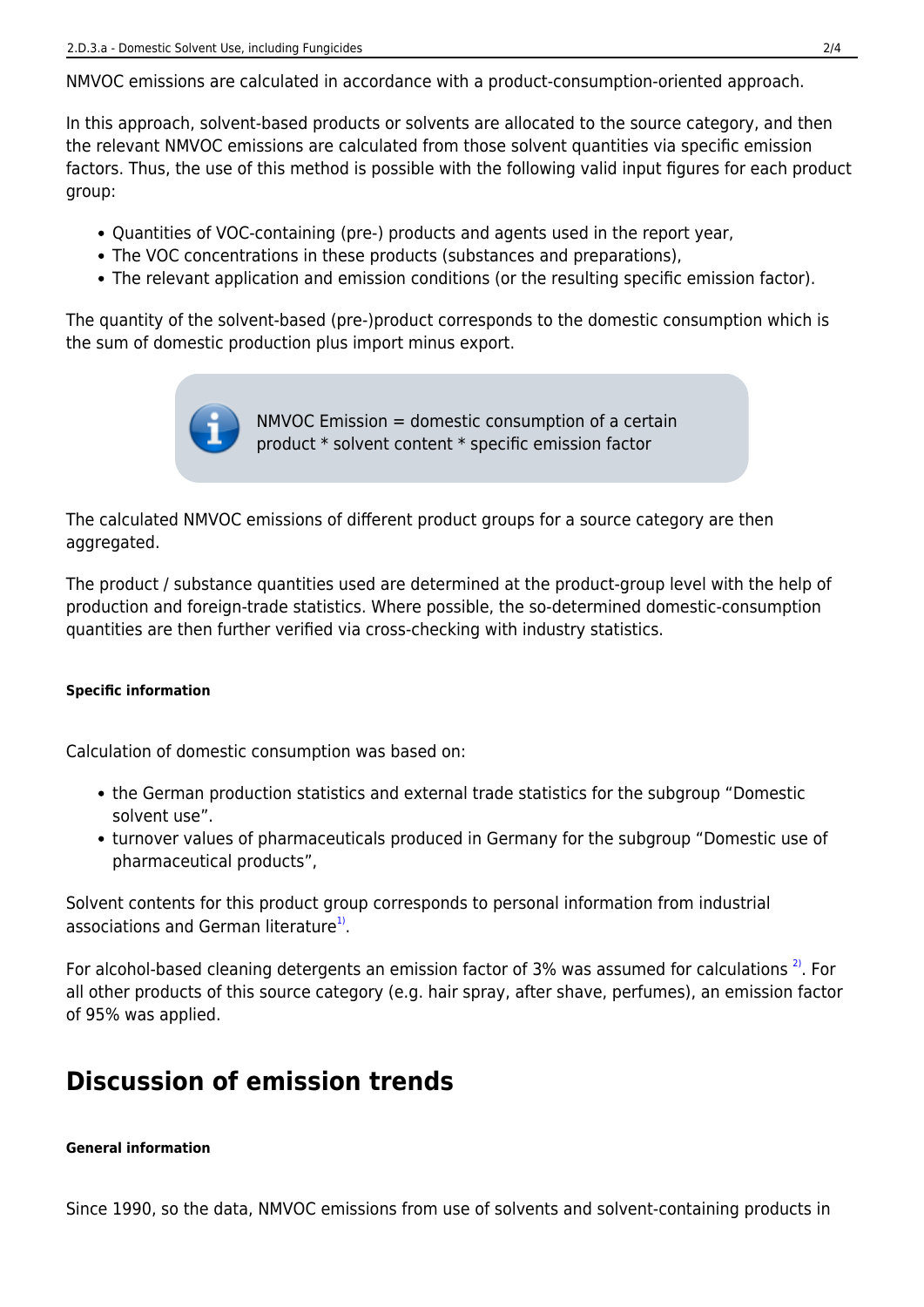general have decreased by nearly 55%. The main emissions reductions have been achieved in the years since 1999. This successful reduction has occurred especially as a result of regulatory provisions such as the 31st Ordinance on the execution of the Federal Immissions Control Act (Ordinance on the limitation of emissions of volatile organic compounds due to the use of organic solvents in certain facilities - 31. BlmSchV)<sup>3</sup>, the 2nd such ordinance (Ordinance on the limitation of emissions of highly volatile halogenated organic compounds - 2. BlmSchV)<sup>4</sup> and the TA Luft.

#### <span id="page-2-1"></span><span id="page-2-0"></span>**Specific information**

Until 1999, data of the present source categories 2.D.3.a, 2.D.3.h and 2.D.3.i were treated as one source group. Since 2000, a more detailed data collection enables to follow the development of source group 2.D.3.a, which accounts for about 10 – 16% of total NMVOC emissions from solventbased products.

Only a slight decrease in the overall NMVOC emissions can be observed since 2000. The following four product groups, cause the major emissions in category 2.D.3.a: hair sprays, antifreeze agents for cars, eau de toilette and pharmaceutical products. These four product groups comprise together about 44 – 69% of total emissions.

As emission factors and solvent contents largely remained robust since 2000, domestic consumption of products caused visible changes in NMVOC emissions. For instance, the amount of used 'antifreeze agents for cars' per year primarily depends on the weather situation of the specific year. As antifreeze agents have one of the highest domestic consumption values of the category 'domestic solvent use', they significantly influence the final value of emitted NMVOC of this category. The increase in emissions in 2010 can be majorly explained by a long-lasting cold season and the need for antifreeze agents. The domestic consumption and hence NMVOC emissions decreased for few product groups, such as personal deodorants, antiperspirants and car surface protectants, compared to the year 2005.

However, domestic consumption and hence NMVOC emissions increased for many product groups, such as soaps, hair sprays, eau de toilette and pharmaceutical products in the same period. Therefore, the emission trend for the complete NFR category is raising in Germany for the period 2005 until 2015.

# **Uncertainties**

#### **General**

Uncertainties for emissions for each product were obtained by error propagation and refer to the 95% confidence interval.

#### **Domestic Consumption:**

For all values based on the official statistics, a relative uncertainty of  $\pm 10\%$  was applied. (An exception is the complex value for 'antifreeze agents for cars' at  $\pm 20\%$ .) Solvent content: For each product, a relative error at ±15% was applied, but not exceeding 100% or falling below 0%. Emission factors: For each product, a relative error at  $\pm 15%$  was applied, but not exceeding 100% or falling